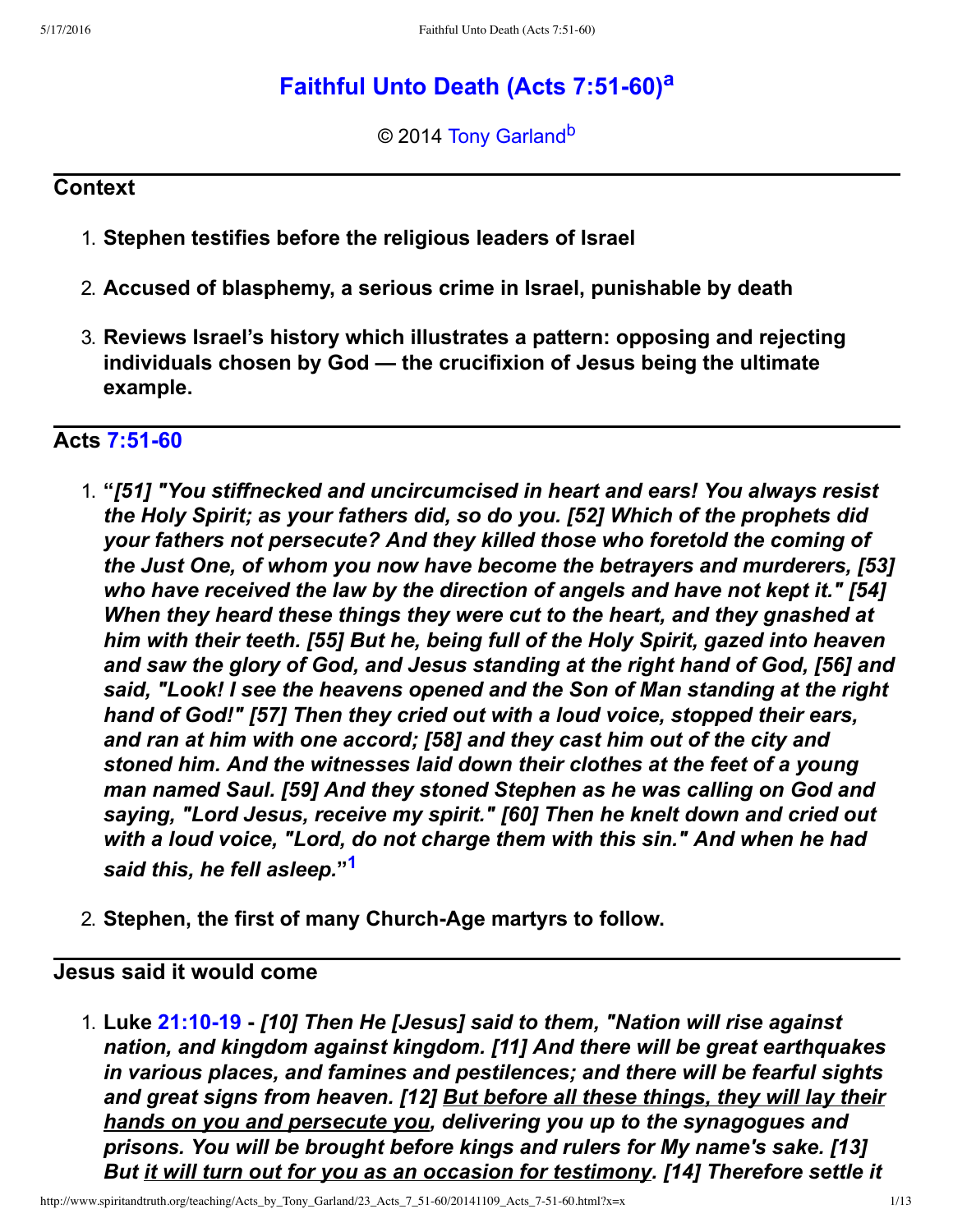*in your hearts not to meditate beforehand on what you will answer; [15] for I will give you a mouth and wisdom which all your adversaries will not be able to contradict or resist. [16] You will be betrayed even by parents and brothers, relatives and friends; and they will put some of you to death. [17] And you will be hated by all for My name's sake. [18] But not a hair of your head shall be lost. [19] By your patience possess your souls."*

- A. **Before the time of the end during the entire church age expect persecution!**
- B. Occasion for testimony (ἀποβήσεται ὑμῖν εἰς μαρτύριον [apobēsetai *hymin eis martyrion***] = it will lead into testimony)**
- C. **Jesus promises to provide the needed words when the occasion arises**
- D. **Some will die (yet this will be entirely within the will of God)**
- E. **A promise of ultimate preservation: not a hair of your head shall be lost**
- F. **By your patience (**[ὑ˭ˬ˩ˬ˪ῆι](http://www.spiritandtruth.org/fontsu/index.htm) **[***hypomonē***] = abide under) possess your souls!**
	- I. **Patience will be needed! For what? To endure prison, torture, even death.**
- G. **Hold finger here will be returning to these principles**

### **Why Martyrdom?**

- 1. **How can it be within God's permissive will that some believers undergo martyrdom?**
- 2. **A** *verbal* **testimony: confessing the message of God in the face of its fiercest rejectors**
- 3. **A** *physical* **testimony: the ultimate demonstration of victory over the fear of death and even death itself**
	- A. **Victory over death itself**
		- I. **Remember the words of Jesus in Luke [21:1019](http://www.spiritandtruth.org/bibles/nasb/b42c021.htm#Luke_C21V10)** *. . . [16] . . . they will put some of you to death. . . . [18] But not a hair of your head shall be lost. [19] By your patience possess your souls.*
			- a. **Patience to walk through the very gates of death if need be,**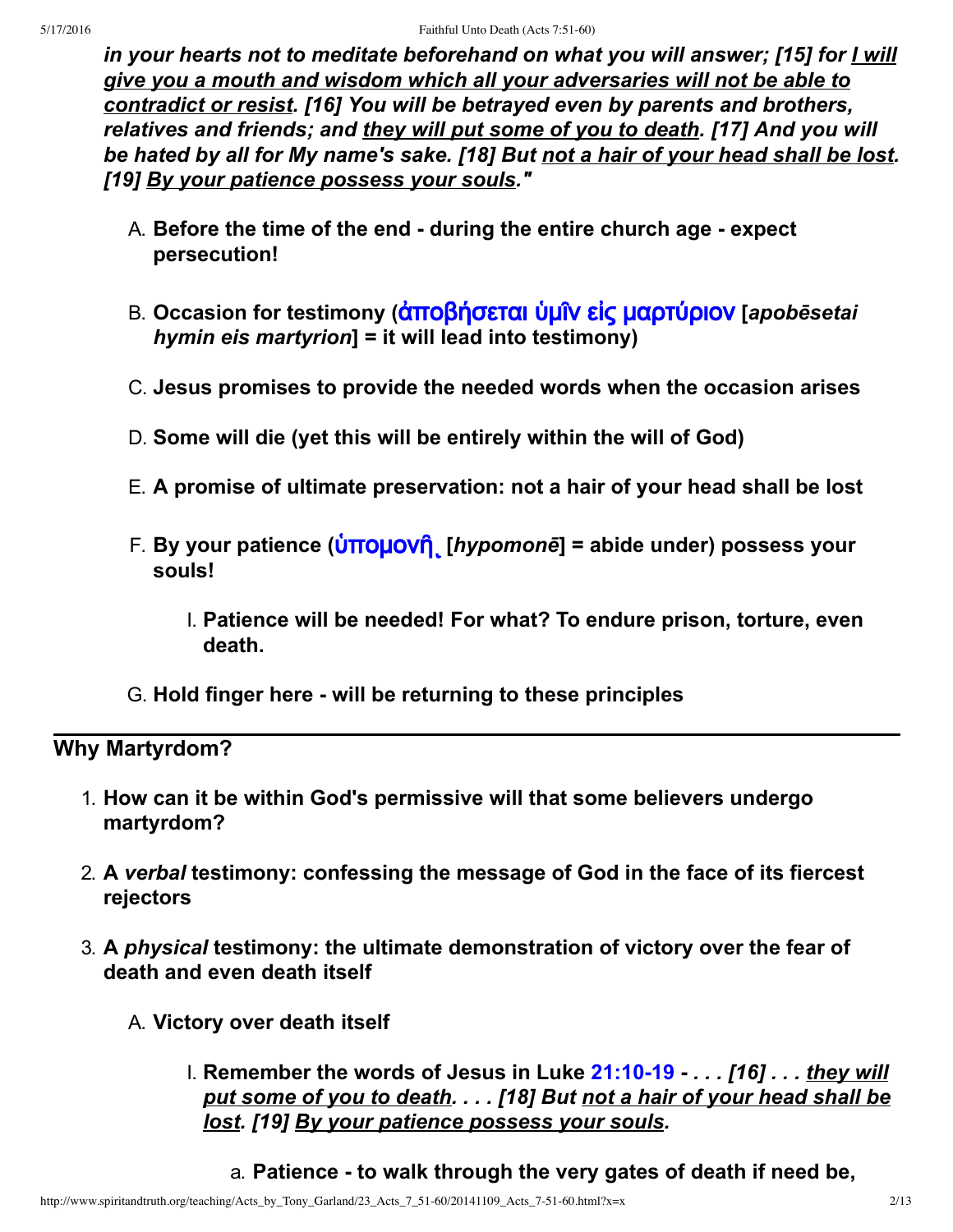**trusting in our guaranteed preservation at the hands of God no matter what man may do to us.**

- II. **The words of Jesus to the Church at Smyrna in the book of Revelation, Rev. [2:10](http://www.spiritandtruth.org/bibles/nasb/b66c002.htm#Rev._C2V10)** *Do not fear any of those things which you are about to suffer. Indeed, the devil is about to throw some of you into prison, that you may be tested, and you will have tribulation ten days. Be faithful until death, and I will give you the crown of life.*
- III. **1Cor. [15:5155](http://www.spiritandtruth.org/bibles/nasb/b46c015.htm#1Cor._C15V51)** *Behold, I tell you a mystery: We shall not all sleep, but we shall all be changed— [52] in a moment, in the twinkling of an eye, at the last trumpet. For the trumpet will sound, and the dead will be raised incorruptible, and we shall be changed. [53] For this corruptible must put on incorruption, and this mortal must put on immortality. [54] So when this corruptible has put on incorruption, and this mortal has put on immortality, then shall be brought to pass the saying that is written: "Death is swallowed up in victory. [55] O Death, where is your sting? O Hades, where is your victory?"*
- IV. **Rom. [8:3539](http://www.spiritandtruth.org/bibles/nasb/b45c008.htm#Rom._C8V35)** *[35] Who shall separate us from the love of Christ? Shall tribulation, or distress, or persecution, or famine, or nakedness, or peril, or sword? [36] As it is written: "For Your sake we are killed all day long; We are accounted as sheep for the slaughter." [37] Yet in all these things we are more than conquerors through Him who loved us. [38] For I am persuaded that neither death nor life, nor angels nor principalities nor powers, nor things present nor things to come, [39] nor height nor depth, nor any other created thing, shall be able to separate us from the love of God which is in Christ Jesus our Lord.*
- B. **Therefore: victory over the** *fear* **of death** *in this life now!*
	- I. **Heb. [2:1415](http://www.spiritandtruth.org/bibles/nasb/b58c002.htm#Heb._C2V14)** *[14] Inasmuch then as the children have partaken of flesh and blood, He Himself [Jesus] likewise shared in the same, that through death He might destroy him who had the power of death, that is, the devil,; [15] and release those who through fear of death were all their lifetime subject to bondage***.**
	- II. **Rev. [12:1011](http://www.spiritandtruth.org/bibles/nasb/b66c012.htm#Rev._C12V10)** *[10] Then I heard a loud voice saying in heaven, "Now salvation, and strength, and the kingdom of our God, and the power of His Christ have come, for the accuser of our brethren, who accused them before our God day and night, has been cast down. [11] And they overcame him by the blood of the Lamb and by the word of their testimony, and they did not love their lives to the death."*
- 4. **A witness so very powerful that even the persecutors are unable to resist—as it works upon their souls**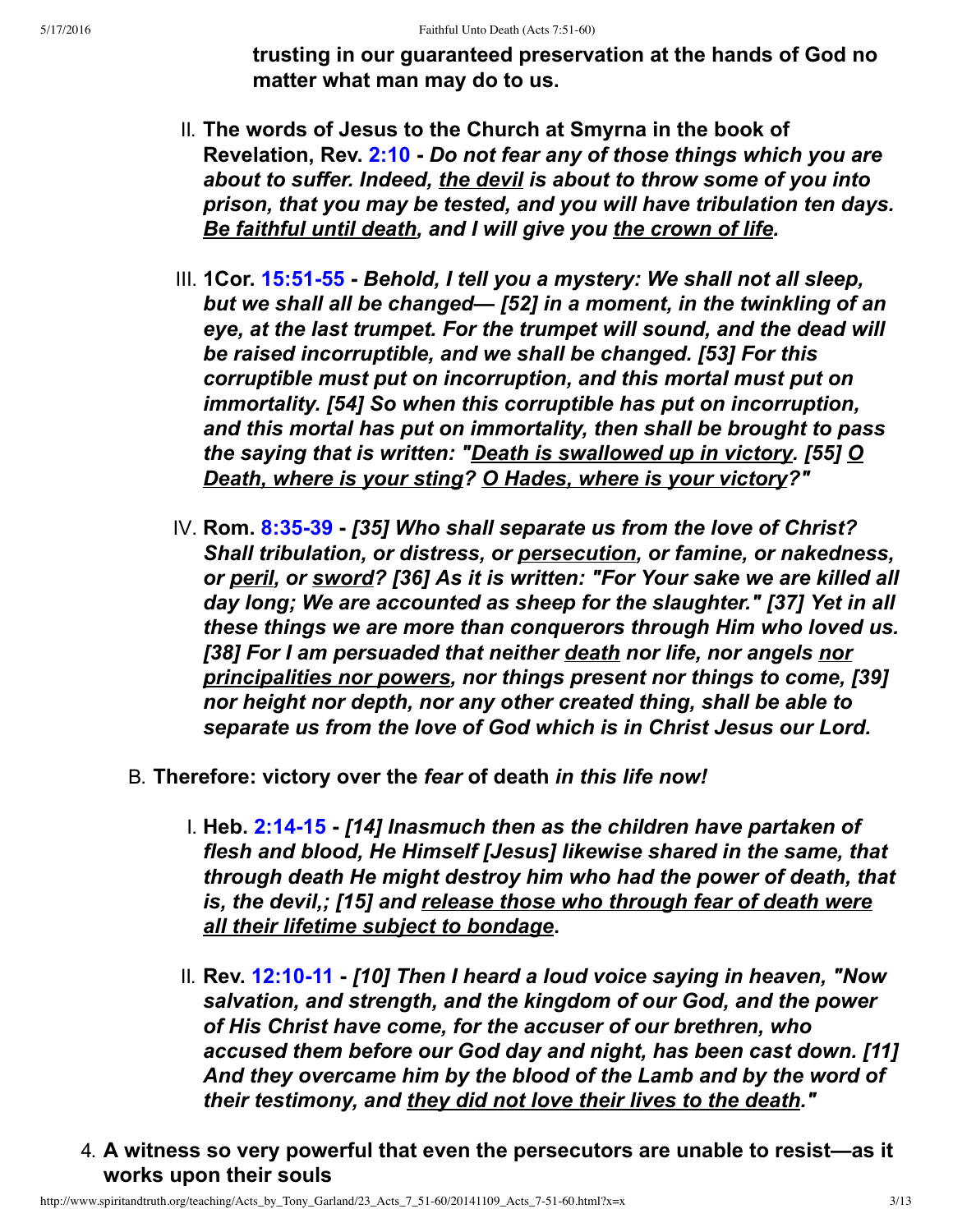#### A. **Paul**

- I. **Acts [7:58](http://www.spiritandtruth.org/bibles/nasb/b44c007.htm#Acts_C7V58)** *. . . And the witnesses laid down their clothes at the feet of a young man named Saul.*
- II. **Acts [22:20](http://www.spiritandtruth.org/bibles/nasb/b44c022.htm#Acts_C22V20)** *And when the blood of Your martyr Stephen was shed, I also was standing by consenting to his death, and guarding the clothes of those who were killing him.*
- <span id="page-3-0"></span>B. **Auca Indians of Ecuador: as recorded in the book, "Through Gates of Splendor"[2](#page-11-1)**
	- I. **Five missionaries murdered: Jim Elliot, Ed McCully, Nate Saint, Pete Fleming, Roger Youderian**
	- II. **All six of the men who murdered the missionary party found faith and forgiveness in Christ.**
		- a. **One (Kimo) became a pastor among the Auca Indians**
		- b. **Years later, he baptized the son and daughter of one of the murdered missionaries (Nate Saint) at the same river site where the murders had occurred.**
	- III. **One of the converted Auca murderers himself became a martyr taking the gospel to an enemy clan downstream.**
	- IV. **Converted Auca Indians have testified at evangelism conferences and missionary rallies**
- 5. **Fill up the measure of judgment for rejectors**
	- A. **Rev. [6:911](http://www.spiritandtruth.org/bibles/nasb/b66c006.htm#Rev._C6V9)** *When He opened the fifth seal, I saw under the altar the souls of those who had been slain for the word of God and for the testimony which they held. [10] And they cried with a loud voice, saying, "How long, O Lord, holy and true, until You judge and avenge our blood on those who dwell on the earth?" [11] Then a white robe was given to each of them; and it was said to them that they should rest a little while longer, until both the number of their fellow servants and their brethren, who would be killed as they were, was completed.*
	- B. **Filling a cup the whore of Revelation**
		- I. **Rev. [17:56](http://www.spiritandtruth.org/bibles/nasb/b66c017.htm#Rev._C17V5)** *[5] And on her forehead a name was written: MYSTERY,*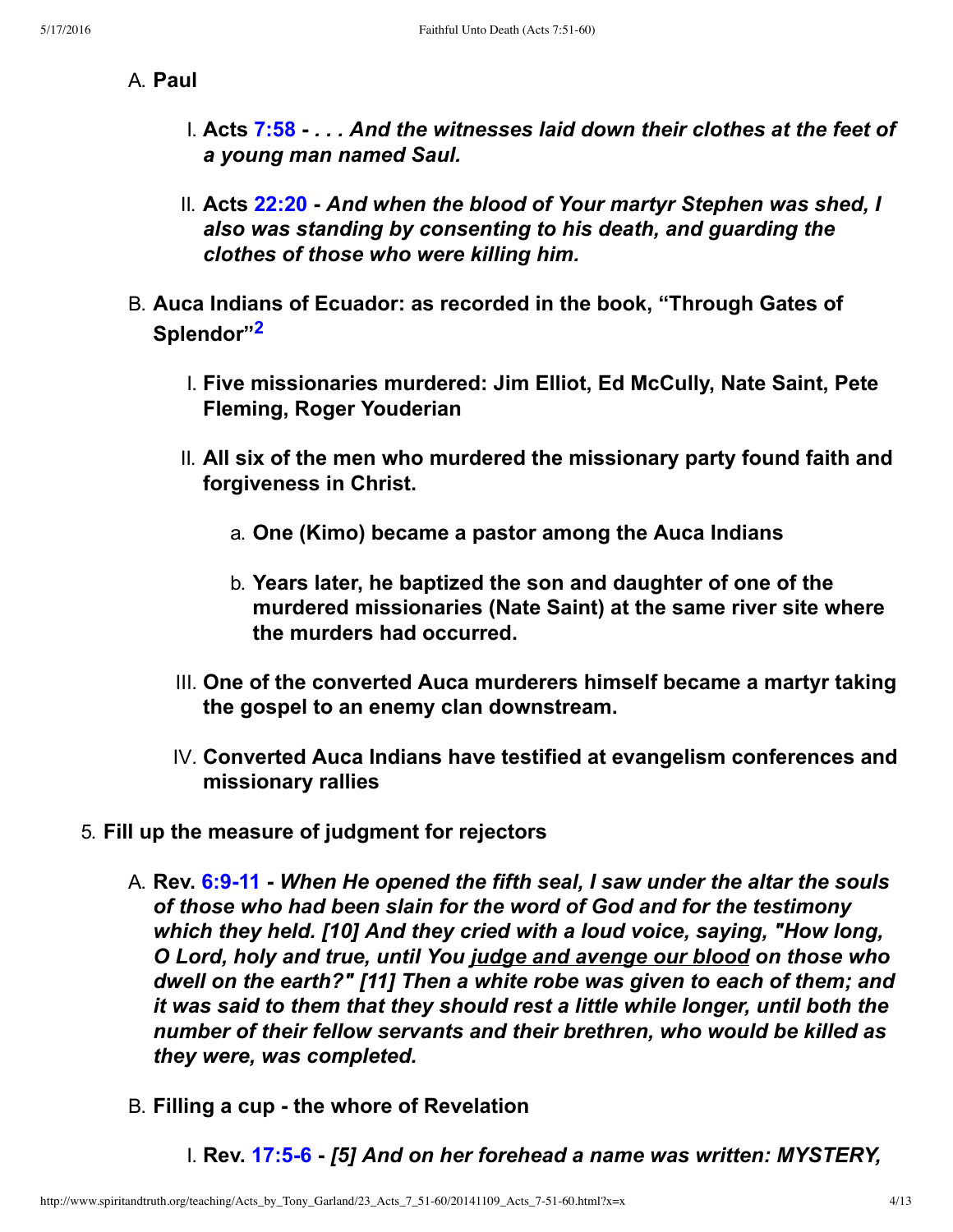*BABYLON THE GREAT, THE MOTHER OF HARLOTS AND OF THE ABOMINATIONS OF THE EARTH. [6] I saw the woman, drunk with the blood of the saints and with the blood of the martyrs of Jesus. And when I saw her, I marveled with great amazement.*

- II. **Rev. [18:24](http://www.spiritandtruth.org/bibles/nasb/b66c018.htm#Rev._C18V24)** *And in her was found the blood of prophets and saints, and of all who were slain on the earth.*
- III. **Rev. [19:2](http://www.spiritandtruth.org/bibles/nasb/b66c019.htm#Rev._C19V2)** *For true and righteous are His judgments, because He has judged the great harlot who corrupted the earth with her fornication; and He has avenged on her the blood of His servants shed by her.*
- 6. **Glorifies God**
	- A. **John [21:1819](http://www.spiritandtruth.org/bibles/nasb/b43c021.htm#John_C21V18)** *[18] "Most assuredly, I say to you, when you were younger, you girded yourself and walked where you wished; but when you are old, you will stretch out your hands, and another will gird you and carry you where you do not wish." [19] This He spoke, signifying by what death he would glorify God. And when He had spoken this, He said to him, "Follow Me."*
	- B. **A demonstration of the power of God because the powers of darkness are unable to overcome the faith of the elect**
		- I. **Rev. [20:4](http://www.spiritandtruth.org/bibles/nasb/b66c020.htm#Rev._C20V4)** *And I saw thrones, and they sat on them, and judgment was committed to them. Then I saw the souls of those who had been beheaded for their witness to Jesus and for the word of God, who had not worshiped the beast or his image, and had not received his mark on their foreheads or on their hands. And they lived and reigned with Christ for a thousand years.*

### **Spiritual dimension**

- 1. **Rom. [8:3539](http://www.spiritandtruth.org/bibles/nasb/b45c008.htm#Rom._C8V35)** *. . . [38] For I am persuaded that neither death nor life, nor angels nor principalities nor powers, . . . [39] . . . shall be able to separate us from the love of God which is in Christ Jesus our Lord.*
- 2. **Jesus, to the church in Pergamos, Rev. [2:13](http://www.spiritandtruth.org/bibles/nasb/b66c002.htm#Rev._C2V13)** *I know your works, and where you dwell, where Satan's throne is. And you hold fast to My name, and did not deny My faith even in the days in which Antipas was My faithful martyr, who was killed among you, here Satan dwells.*

#### 3. **Boxer pagan practices**

The Righteous Ones, as the Boxers were called, bitterly opposed Christianity, which they termed "the religion of the foreign devils." In a desperate effort to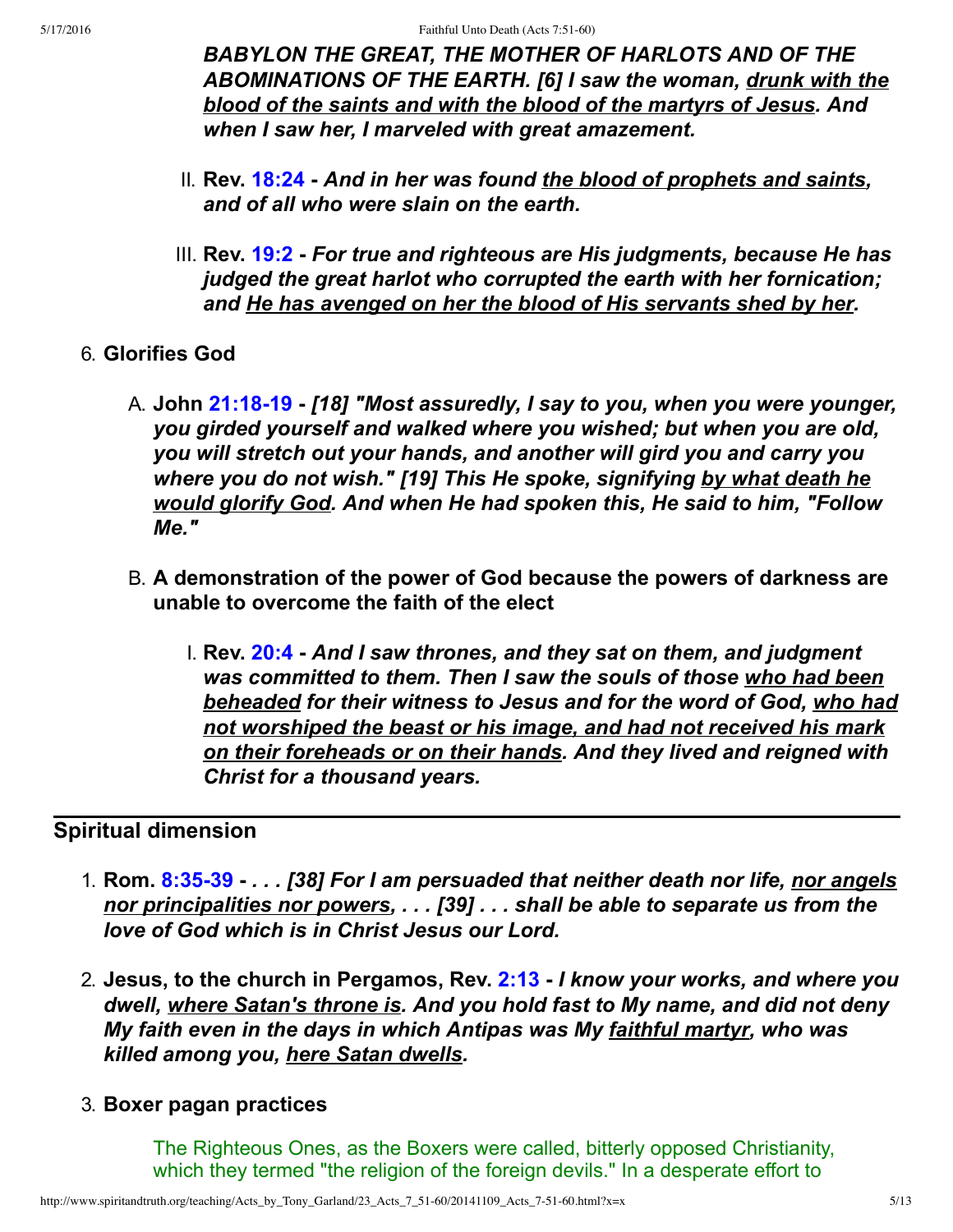preserve the old pagan religions, they had established a network of secret cells across China. Initiates repeated a sacred formula until they fell foaming at the mouth, then joined in a black magic ritual that sometimes included human sacrifices to temple idols. The Boxers claimed they were commanded by "heavenly deities," and were thus invulnerable. $3$ 

#### 4. **Cruelty**

#### A. **The introduction to one particularly graphic book on the history of Christian persecution states,**

<span id="page-5-1"></span><span id="page-5-0"></span>One often hears that certain Tortures were inflicted on the first Christians, but, beyond a few vague hints scattered here and there, it is impossible for unlettered folk to imagine the nature of the sufferings they were made to endure. A perusal of the following pages will prove sufficiently edifying. Probably no more awful lesson of Man's inhumanity to man, concentrated in so short a space, can be found throughout the annals of literature.<sup>[4](#page-11-3)</sup>

- B. **Devices of cruelty mentioned within the text include: crucifixion, stakes, the wheel, the pulley, the press, the wooden horse, scourging, iron claws,** hooks, currycombs, red-hot plates, torches, blazing brands, brazen bull, frying-pan, pot, cauldron, gridiron, bedstead, chair, helmet, tunic, nails, **saws, spears, swords, arrows, tearing out the inwards, cutting the throat, beheading, branding, pounding with axes and clubs, amputating women's bosoms, cutting out the tongue, lopping off hands and feet, pulling out the teeth, flaying alive, exposing to wild beasts, burying alive, throwing into rivers, wells, or lime kilns.**
- C. **In the forward of recent book on modern Christian martyrs, the late Chuck Colson writes,**

<span id="page-5-2"></span>The examples [of brutal persecution] are heartbreakingly plentiful. The list of afflictions reads like an alphabet of cruelty: amputation, bombing, crucifixion, displacement, flogging, kidnapping, murder, prison, rape, slavery, and torture.<sup>[5](#page-11-4)</sup>

## D. **John Lambert, a fellow of Queen's College, Cambridge martyred at the infamous [Smithfield](http://www.protestant-alliance.org/page29.html)[c](#page-12-2) , England (1538)**

<span id="page-5-3"></span>Of all those burned at Smithfield, none were so cruelly and mercilessly handled as this blessed martyr. After his legs had burned to stumps, his tormentors [withdrew] most of the fire from him so that only a small fire burned beneath him, and then two of them stood on each side and impaled his upper body with the pikes on their halberds and held him up so that he could not fall into the fire. Lambert hung helplessly that way as many of the people groaned and cried with pity. Then the fat in his finger tips caught fire and he lifted up his hands toward heaven and cried to the people, "None but Christ, none but Christ." At that, his tormentors let him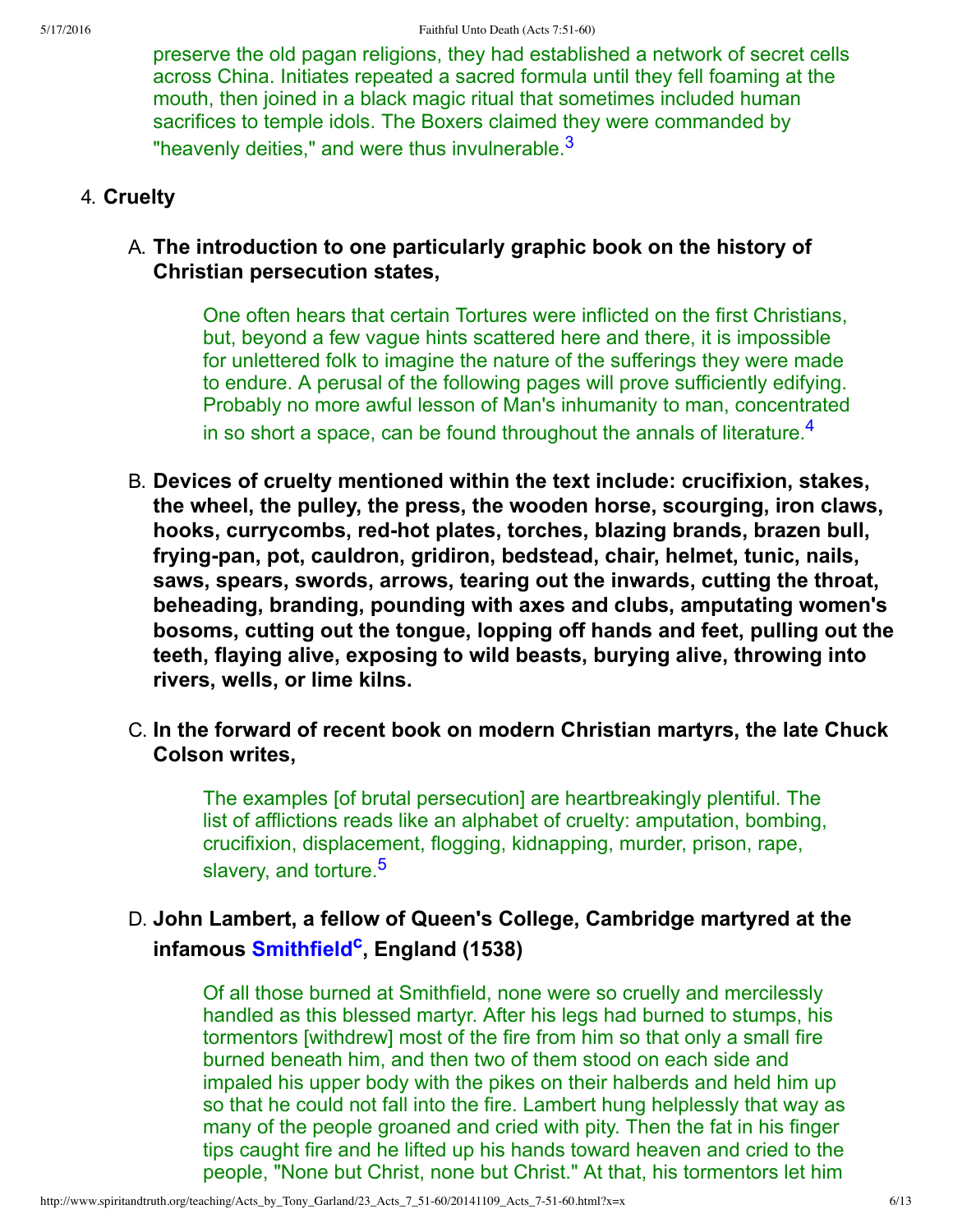<span id="page-6-0"></span>down again from their halberds, and he fell forward into the fire and there gave up his life for Christ.<sup>[6](#page-11-5)</sup>

### E. **Isle of Guernsey, in the English Channel (1556)**

. . . three women were burnt in the island of Guernsey, under circumstances of aggravated cruelty, whose names were, Catherine Cauches, and her two daughters, Mrs. Perotine Massey, and Guillemine Gilbert. The day of execution having arrived, three stakes were erected: the middle post was assigned to the mother, the eldest daughter on her right hand, and the younger on the left. They were strangled previous to burning, but the rope breaking before they were dead, the poor women fell into the fire. Perotine, at the time of her inhuman sentence, was largely pregnant, and now, falling on her side upon the flaming fagots, presented a singular spectacle of horror!—Torn open by the tremendous pangs she endured, she was delivered of a fine male child, who was rescued from its burning bed by the humanity of one W. House, who tenderly laid it on the grass. The infant was taken to the provost, and by him presented to the bailiff, when the inhuman monster decreed it to be re-cast into the fire, that it might perish with its heretical mother! Thus was this innocent baptised in its own blood, to make up the very climax of Romish barbarity; being born and dying at the same time a martyr; and realizing again the days of Herodian cruelty, with circumstances of bigoted malice unknown even to that execrable murderer.<sup>[7](#page-11-6)</sup>

<span id="page-6-1"></span>F. **Can such cruelty originate by human depravity alone? Or are these examples produced by human depravity, amplified and directed by demonic influences of incredible darkness? The** *angels . . . principalities [and] powers* **of which Paul wrote in Romans [8:38?](http://www.spiritandtruth.org/bibles/nasb/b45c008.htm#Rom._C8V38)**

### **Enablement of the Holy Spirit**

- 1. **Stephen's remarkable testimony**
	- A. **Eloquence and effectiveness**
		- I. **Luke [21:1019](http://www.spiritandtruth.org/bibles/nasb/b42c021.htm#Luke_C21V10) Jesus said,** *. . . [14] Therefore settle it in your hearts not to meditate beforehand on what you will answer; [15] for I will give you a mouth and wisdom which all your adversaries will not be able to contradict or resist. . . .*
	- B. **Boldness**
		- I. **Acts [7:5153](http://www.spiritandtruth.org/bibles/nasb/b44c007.htm#Acts_C7V51)** *[51] "You stiffnecked and uncircumcised in heart and ears! You always resist the Holy Spirit; as your fathers did, so do you. [52] Which of the prophets did your fathers not persecute? And they killed those who foretold the coming of the Just One, of whom you*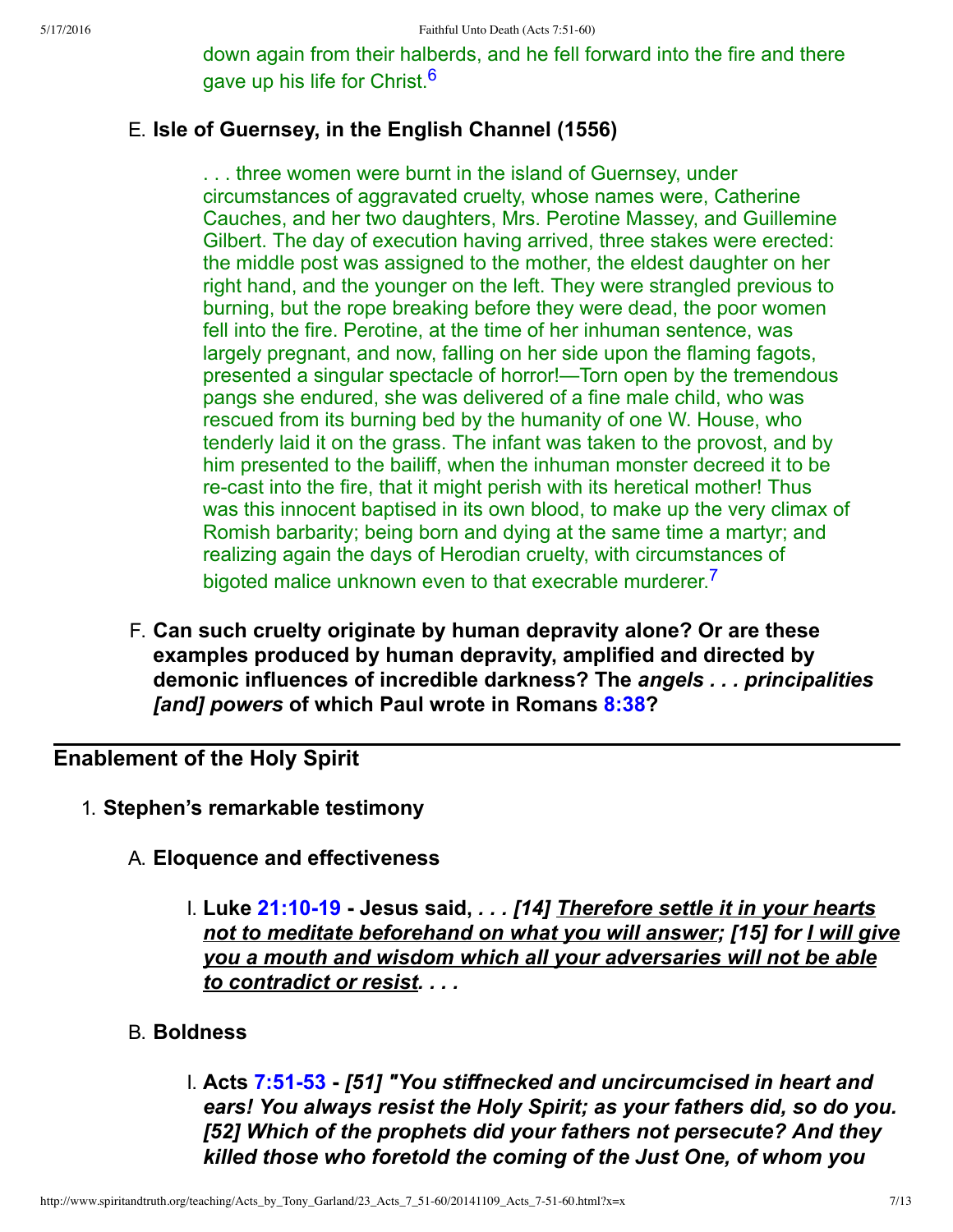*now have become the betrayers and murderers, [53] who have received the law by the direction of angels and have not kept it."*

#### C. **Composure under duress**

- I. **Acts [6:15](http://www.spiritandtruth.org/bibles/nasb/b44c006.htm#Acts_C6V15)** *And all who sat in the council, looking steadfastly at him, saw his face as the face of an angel.*
- II. **:** *[55] . . . he, being full of the Holy Spirit, gazed into heaven and saw the glory of God, and Jesus standing at the right hand of God, [56] and said, "Look! I see the heavens opened and the Son of Man standing at the right hand of God!" . . . [59] And they stoned Stephen as he was calling on God and saying, "Lord Jesus, receive my spirit." [60] Then he knelt down and cried out with a loud voice, "Lord, do not charge them with this sin." And when he had said this, he fell asleep.*

#### D. **Love of enemies**

- I. *[60] Then he knelt down and cried out with a loud voice, "Lord, do not charge them with this sin." And when he had said this, he fell asleep.*
	- a. **Similar to the words of Jesus on the cross:** *Then Jesus said, "Father, forgive them, for they do not know what they do." . . .* **(Luke [23:34](http://www.spiritandtruth.org/bibles/nasb/b42c023.htm#Luke_C23V34)).**
	- b. **Superhuman forgiveness these words can only come from the indwelling Holy Spirit**

#### 2. **The composure of other witnesses under duress**

#### A. **Thomas Hauker England, 1555**

<span id="page-7-0"></span>For believing the Gospel of Christ and the truth of the Scriptures, Thomas Hauker was condemned to be burned to death. As he was being led to his place of burning, many of the faithful in the crowd that followed asked him to somehow give them a sign if the grace of God was sufficient in the fire. His persecutors tied him to the stake, piled faggots around him, and set them on fire. For a while Hauker prayed aloud, but the violence of the flames soon took away his voice, and he stood silent in the flames, unmoving, even as his flesh turned black and his fingers burst into fire. He stood that way for so long that most thought he was dead. Then suddenly and unexpectedly, this blessed servant of God stretched his arms up over his head toward the living God, his hands flaming like torches, and, with an act of rejoicing that all could sense, struck his hands together three times—as if for the Father, Son, and Holy Spirit. Then his hands fell to his sides and he slumped forward into the flames. [Goggeshall, 1555]<sup>[8](#page-11-7)</sup>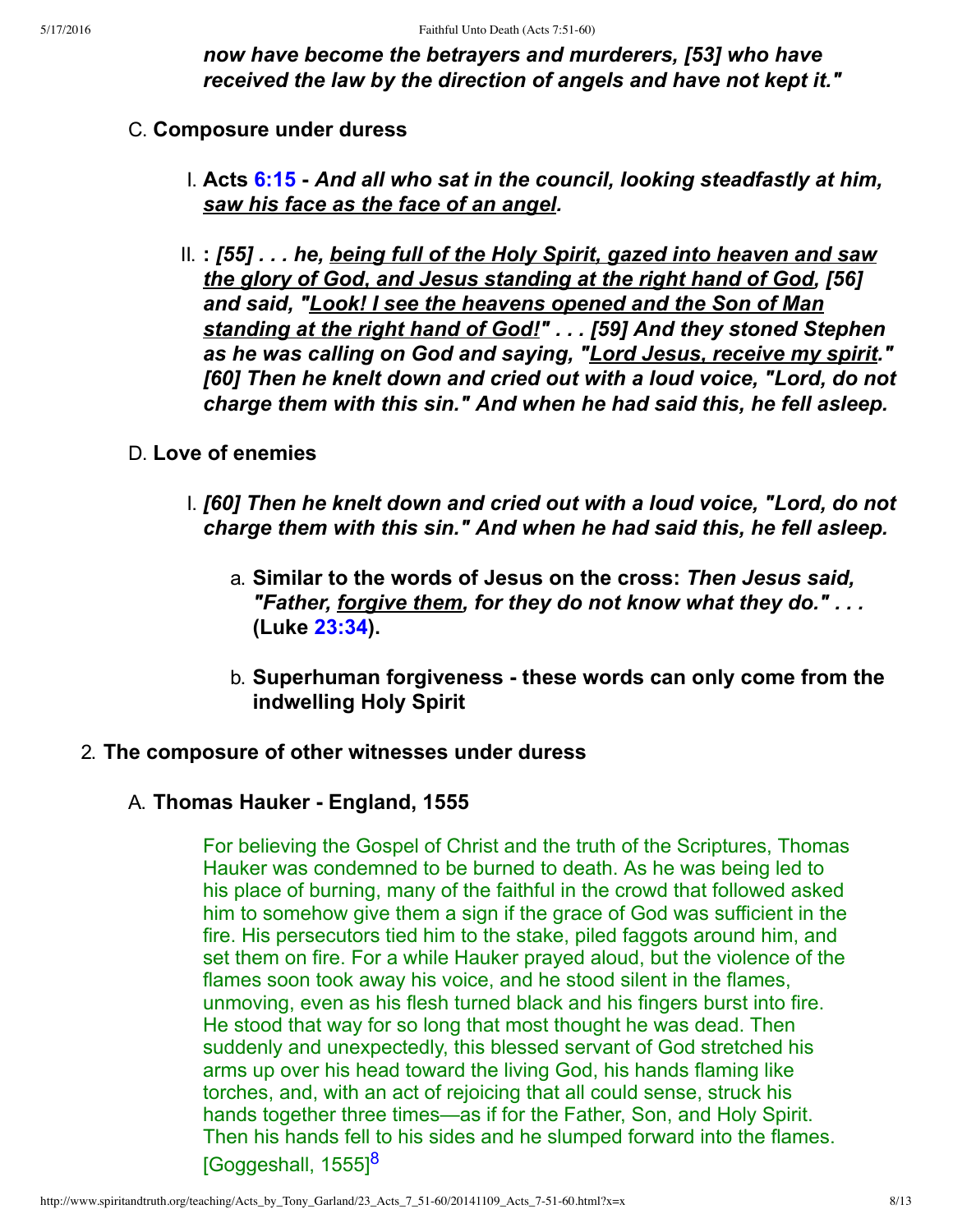#### B. **Father Jean de Brebeuf, missionary to the Indians, America, 1649**

<span id="page-8-0"></span>Brebeuf's martyrdom came in 1649 when he was captured by a band of Iroquois. It says something of the stature he had gained among the Native Americans that when he was finally killed, after excruciating torture, the Iroquois cut out his heart and ate it so that they might receive a share of his courage.<sup>[9](#page-11-8)</sup>

#### C. **The Boxer Rebellion of China, 1900**

<span id="page-8-1"></span>At remote Tsun-hua [China] the Chinese Methodist pastor was forced into a pagan temple, mocked before idols, then left tied to a pillar. He spent the night preaching while friends pleaded with him to recant. In the morning a thousandstrong mob descended on him and literally tore out his heart. Two Chinese women teachers who were captured, also refused to renounce Christianity. The feet of one were chopped off and she was then killed with a sword. The other—shouting to her pupils, "Keep the faith!"—was wrapped in cotton, soaked with kerosene, and burned alive. One hundred sixty-three Chinese Methodists in Tsun-hua were martyrs for Christ in June 1900.<sup>[10](#page-11-9)</sup>

## **Christian martyrdom in modern times**

- 1. **Recently**
	- A. **"ISLAMABAD, Pakistan A mob accused of burning alive a Christian couple in an industrial kiln in Pakistan allegedly wrapped a pregnant mother in cotton so she would catch fire more easily, according to family members who witnessed the attack. Sajjad Maseeh, 27, and his wife Shama Bibi, 24, were set upon by at least 1,200 people after rumors circulated that they had burned verses from the Quran, family spokesman Javed Maseeh told NBC News via telephone late Thursday. Their legs were also broken so they couldn't run away. "They picked them up by their arms and legs and held them over the brick furnace until their clothes caught fire," he said. "And then they threw them inside the furnace." Bibi, a mother of four who was four months pregnant, was wearing an outfit that initially didn't burn, according to Javed Maseeh. The mob removed her from over the kiln and wrapped her up in cotton to make sure the garments would be set alight."[11](#page-11-10)**

#### 2. **Statistics about martyrdoms in this age?**

<span id="page-8-2"></span>A. **Accurate numbers are difficult to come by due to the nature of the incidents**

> According to a study done at Regent University, there were close to 164,000 Christians martyred around the world in 1999. An estimated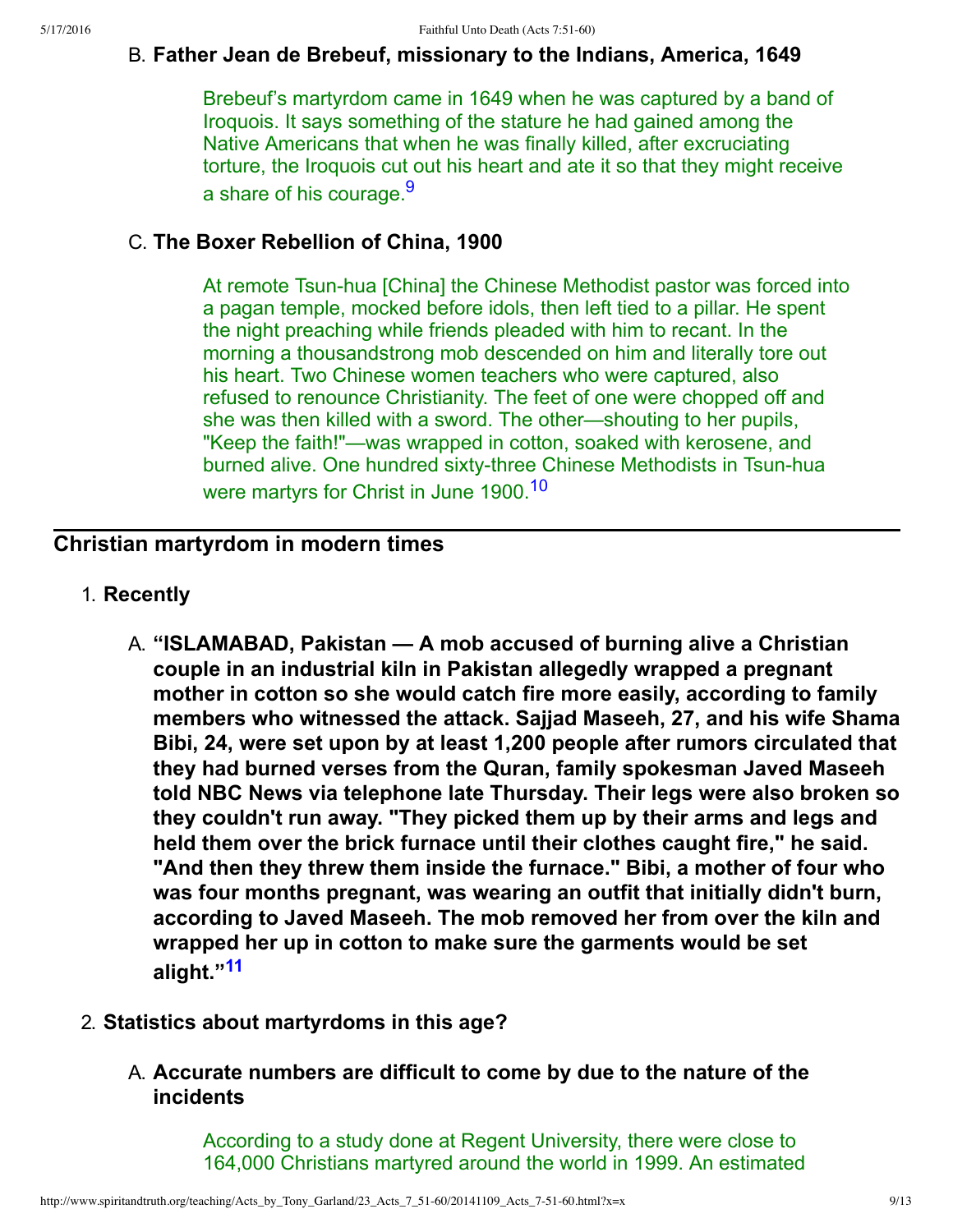<span id="page-9-0"></span>165,000 will be martyred in 2000.<sup>[12](#page-11-11)</sup>

<span id="page-9-1"></span>According to the *1997 World Christian Encyclopedia*, between 155,000 and 159,000 Christians are killed for their faith throughout the world every year.<sup>[13](#page-11-12)</sup>

<span id="page-9-2"></span>During the height of communism worldwide, an average of 330,000 Christians were killed each year.[14](#page-11-13)

<span id="page-9-6"></span><span id="page-9-5"></span><span id="page-9-4"></span><span id="page-9-3"></span>More Christians were martyred in this century alone than in all the past centuries combined.[15](#page-11-14)

- 3. **Primary ideologies: communism and militant Islam[17](#page-11-15)**
	- A. **"Communist persecution: China, North Korea, Vietnam, Cuba, Laos"[18](#page-11-16)**
	- B. **"Muslim persecution: Pakistan, Indonesia, Nigeria, Sudan, Saudi Arabia, Egypt, Uzbekistan"[19](#page-11-17)**
- 4. **"According to The Pew Research Center, over 75% of the world's population live in areas with severe religious restrictions. Many of these people are Christians. Also, according to the United States Department of State, Christians in more than 60 countries face persecution from their governments or surrounding neighbors simply because of their belief in the person of Jesus Christ. . . . Christians today are the most persecuted religious group in the world."[20](#page-11-18)**
- <span id="page-9-7"></span>5. **Countries in which Christians endure harsh persecutions in modern times include: Afghanistan, Algeria, Azerbaijan, Bangladesh, Bhutan, Brunei, China, Comoro Islands, Cuba, Cyprus, Egypt, Equatorial Guinea, Indonesia, Iran, Iraq, Kuwait, Laos, Libya, Malaysia, Maldives, Mauritania, Morocco, Myanmar (Burma), Nigeria, North Korea, Oman, Pakistan, Qatar, Saudi Arabia, Somalia, Sri Lanka, Sudan, Syria, Tajikistan, Tibet, Tunisia, Turkey, Turkmenistan, United Arab Emirates, Uzbekistan, Vietnam, Yemen.[21](#page-11-19)**
- <span id="page-9-9"></span><span id="page-9-8"></span>6. **One book documenting modern Christian martyrdom tells its story in ten regions: "Martyrs of China . . . Martyrs of Japan and Korea . . . Martyrs of Southeast Asia . . . Martyrs of South and Central Asia . . . Martyrs of the Asian Pacific Islands . . . Martyrs of Nazi Germany and Occupied Europe . . . Martyrs of the Soviet Union and Eastern Europe . . . Martyrs of the Middle East . . . Martyrs** of Sub-Saharan Africa . . . Martyrs of the Caribbean and Latin America"<sup>[22](#page-11-20)</sup>
	- A. **Notice that western Europe and North America are presently missing, but that could soon change if modern trends continue. If unchecked, the growing influence of humanist atheism and radical Islam will see to it.**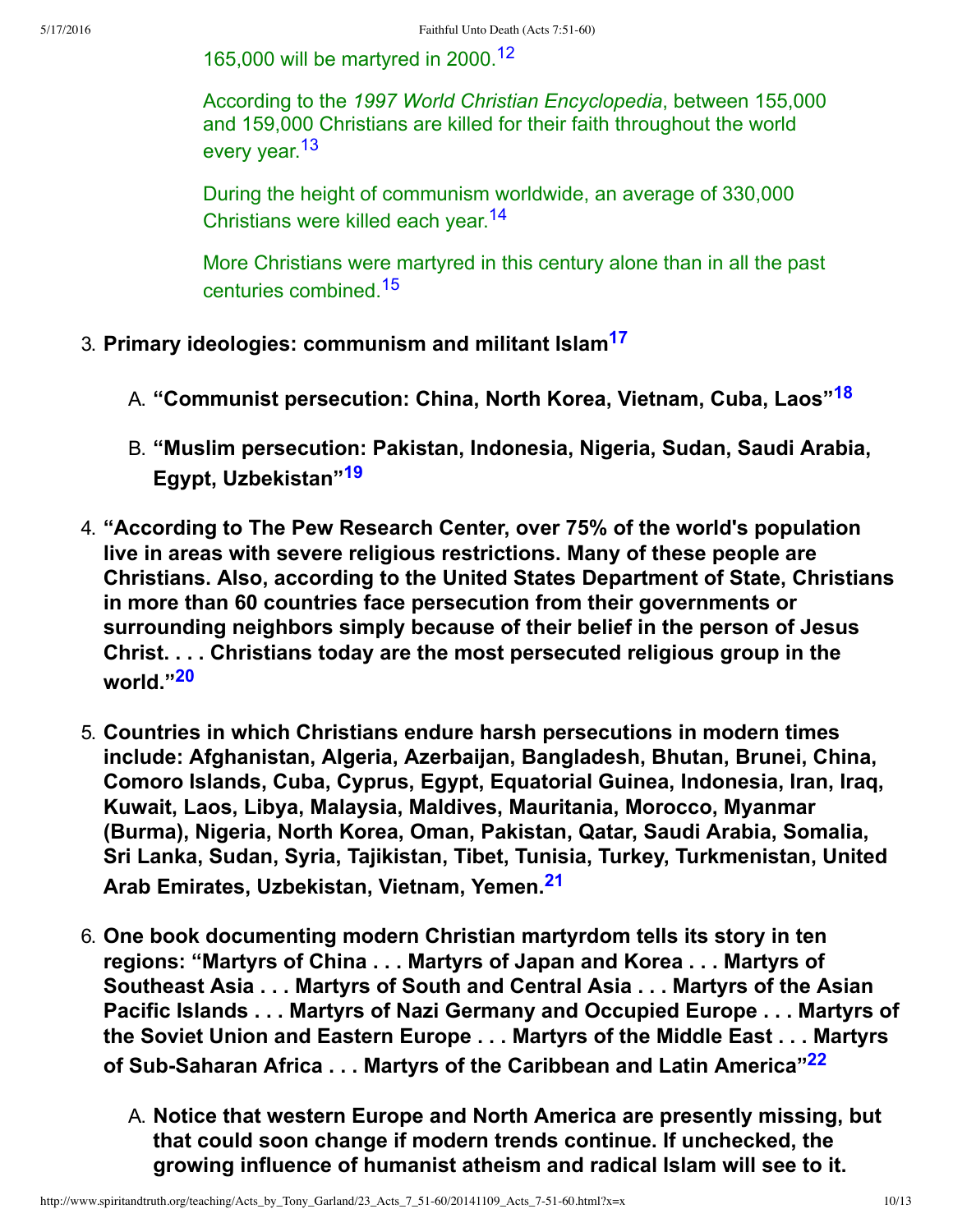### **Take-aways concerning Christian persecution and martyrdom**

- 1. **Jesus predicted it**
	- A. **John [15:1820](http://www.spiritandtruth.org/bibles/nasb/b43c015.htm#John_C15V18)** *[18] If the world hates you, you know that it hated Me before it hated you. [19] If you were of the world, the world would love its own. Yet because you are not of the world, but I chose you out of the world, therefore the world hates you. [20] Remember the word that I said to you, 'A servant is not greater than his master.' If they persecuted Me, they will also persecute you. . . .*
- 2. **It is within God's purpose to allow some of His sheep to be led to the slaughter, thereby producing the most powerful testimony possible of allegiance to the truth of God and the reality of eternal life beyond the grave.**
- 3. **If and when we face extreme persecution:**
	- A. **We must remember that our oppressors are themselves captive to powerful spiritual forces**
	- B. **We must trust in the promise of Jesus that He will provide the words as needed**
	- C. **We can expect divine perspective in the midst of the storm**
- 4. **If we happen to live in a time and place where paying the ultimate price to serve Christ is unlikely:**
	- A. **Remember that "Martyrdom is more than being killed for Christ. It's living for Christ every moment of every day in the midst of persecution and lifethreatening opposition. It's enduring great loss and suffering, yet praising God for all things. It's forgiving your persecutors and praying for their salvation. It's working to fulfill the Great Commission regardless of the inconveniences and dangers it imposes."[23](#page-11-21)**
	- B. **Intercede for the cause of brothers and sisters in other parts of the world who are daily paying a very high price for freedoms which all too often take for granted**

<span id="page-10-0"></span>Sun Nov 9 19:26:20 2014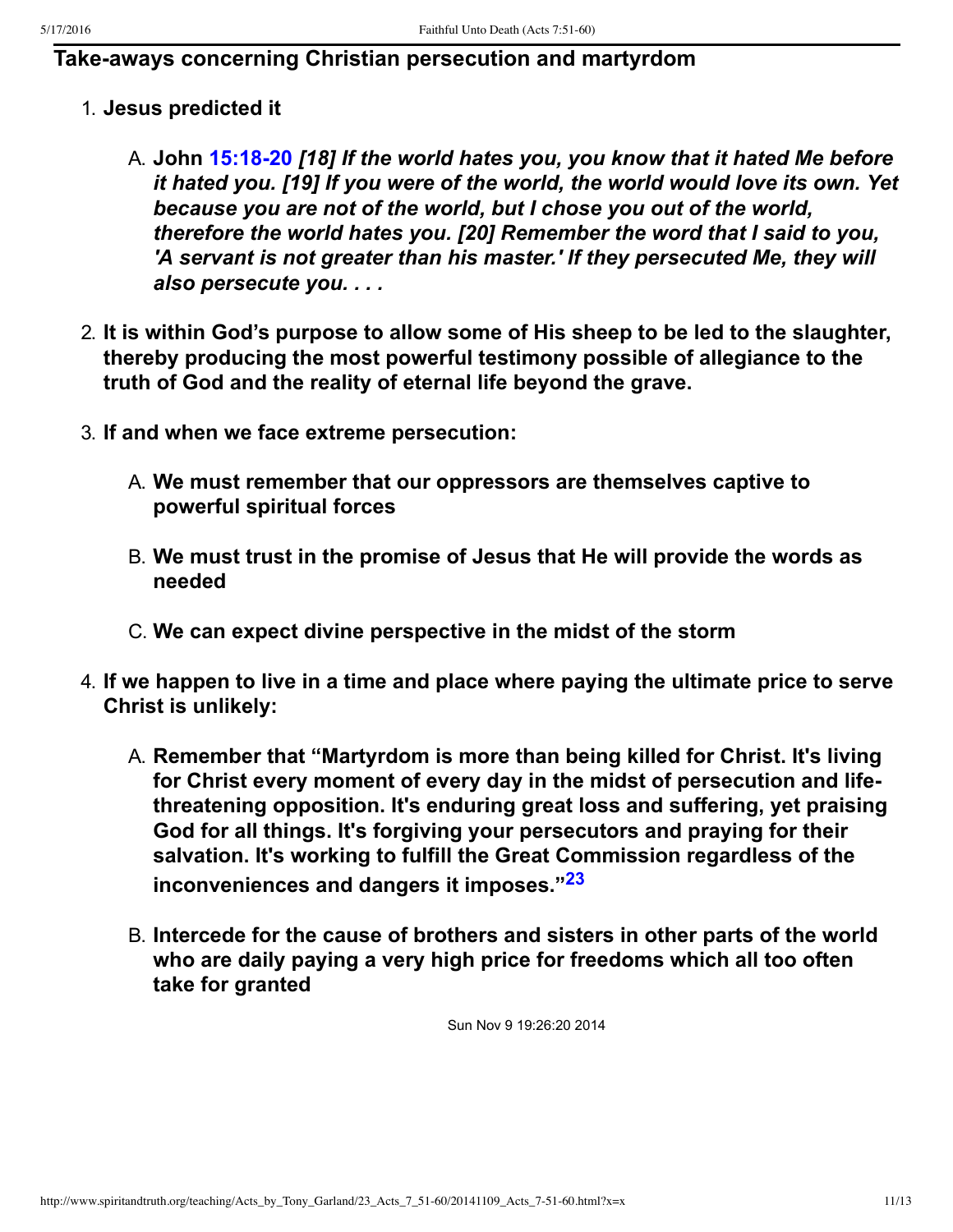5/17/2016 Faithful Unto Death (Acts 7:51-60)



<span id="page-11-27"></span>[SpiritAndTruth.org Scan Code](http://www.spiritandtruth.org/)<sup>[d](#page-12-3)</sup>

#### Endnotes:

- <span id="page-11-0"></span>[1.](#page-0-0) [Acts 7:5160,](#page-0-1) Unless indicated otherwise, all Scripture references are from the *New King James Version*, copyright © 1982 by Thomas Nelson, Inc. Used by permission. All rights reserved.
- <span id="page-11-1"></span>[2.](#page-3-0) Ref-1374, 614-622
- <span id="page-11-2"></span>[3.](#page-5-0) Ref-1374, 17
- <span id="page-11-3"></span>[4.](#page-5-1) Ref-1269, i
- <span id="page-11-4"></span>[5.](#page-5-2) Ref-1377, ix
- <span id="page-11-5"></span>[6.](#page-6-0) Ref-1375, 249
- <span id="page-11-6"></span>[7.](#page-6-1) ef-1306, para. 4958
- <span id="page-11-7"></span>[8.](#page-7-0) Ref-1375, xx
- <span id="page-11-8"></span>[9.](#page-8-0) Ref-0958, 20
- <span id="page-11-9"></span>[10.](#page-8-1) Ref-1374, 15-16
- <span id="page-11-10"></span>[11.](#page-8-2) http://www.nbcnews.com/news/world/pakistani-christians-burned-alive-were-attacked-1-200-people-kin-n243386
- <span id="page-11-11"></span>[12.](#page-9-0) Ref-1376, -
- <span id="page-11-12"></span>[13.](#page-9-1) Ref-1375, 326
- <span id="page-11-13"></span>[14.](#page-9-2) Ref-1375, 326
- <span id="page-11-14"></span>[15.](#page-9-3) Ref-1375, 323
- <span id="page-11-26"></span>[16.](#page-11-25) Ref-1377, 1
- <span id="page-11-25"></span><span id="page-11-15"></span>[17.](#page-9-4) "[The centers of Christian oppression and martyrdom] evidence a worldwide trend of anti-Christian persecution based on two political ideologies—communism and militant Islam.<sup>"[16](#page-11-26)</sup>
- <span id="page-11-16"></span>[18.](#page-9-5) Ref-1377, vii
- <span id="page-11-17"></span>[19.](#page-9-6) Ref-1377, vii
- <span id="page-11-28"></span><span id="page-11-18"></span>[20.](#page-9-7) https://www.op[e](#page-12-7)ndoorsusa.org/persecution/about-persecution<sup>e</sup>
- <span id="page-11-19"></span>[21.](#page-9-8) Ref-1376, 316-357
- <span id="page-11-20"></span>[22.](#page-9-9) Ref-1374, 5-7
- <span id="page-11-21"></span>[23.](#page-10-0) Ref-1375, 395

Sources:

- <span id="page-11-29"></span><span id="page-11-24"></span>**Ref-0958** Mark A. Noll, *A History of Christianity in the United States and Canada* (Grand Rapids, MI: Eerdmans Publishing Company, 1992). ISBN:0-8028-0651-1<sup>[f](#page-12-8)</sup>.
- <span id="page-11-23"></span>**Ref-1269** Antonio Gallonio, *Torture: Torments of the Christian Martyrs* (New York, NY: Walden Publications, 1939).
- <span id="page-11-22"></span>**Ref** James Hefley, Marti Hefley, *By Their Blood: Christian Martyrs of the Twentieth Century* (Grand Rapids, MI: Baker Books,